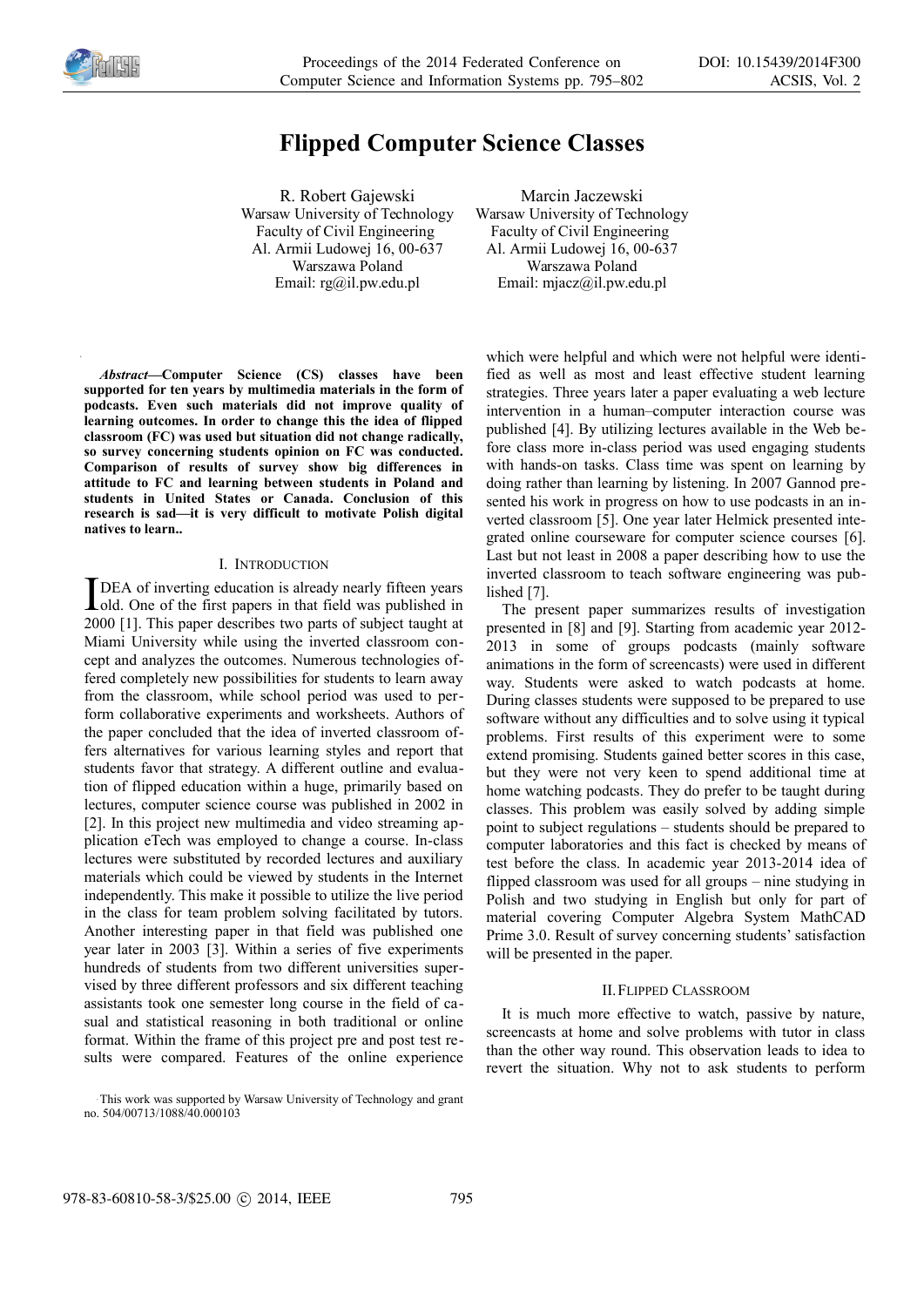easier tasks at home and learn from podcasts independently and why not to solve during classes more difficult problems. Such situation is in agreement with Bloom's Revised Taxonomy [10], [11].

Blooms Taxonomy proposed in 1956 by panel of educators chaired by Benjamin Bloom is a categorization of learning objectives as well as activities split up into three areas: cognitive (mental skills, knowledge), affective (feelings, emotional areas and attitude) and psychomotor (manual and physical skills). The cognitive domain, the most significant in higher education, requires mental abilities and also knowledge. Within this domain one can find six major categories outlined from the most straightforward one: knowledge, comprehension, application, analysis, synthesis and finally evaluation. In the middle of 1990's cognitive domain has been modified. Titles associated with different types have been transformed from nouns to verbs. Moreover their order has been somewhat changed. Bloom's Revised Taxonomy demonstrates to a greater extent active way of thinking and also consists of six different categories: remembering, understanding, applying, analyzing, evaluating and finally creating. This taxonomy much better accounts for completely new behaviors and multimedia technology innovations (Fig. 1). Lower order thinking skills like remembering, understanding and applying are gained at home from podcasts which can be treated as recorded classes. Higher order thinking skills like analyzing, evaluating and creating are gained at the university. Such situation requires change of the role of academic staff – from teachers to tutors. This idea was fully described in three books recently published by Bergmann and Sams [12], Bretzmann [13] or Walsh [14].

One of the best definitions of flipped class is given by Bergmann, Overmyer and Willie in The Daily Riff entitled The Flipped Class: Myths vs. Reality. "The traditional definition of a flipped class is: where videos take the place of direct instruction; this then allows students to get individual time in class to work with their teacher on key learning activities; it is called the flipped class because what used to be classwork (the "lecture" is done at home via teacher-created videos and what used to be homework (assigned problems) is now done in class."



Fig. 1 Blooms Taxonomy and Revised Blooms Taxonomy

They also answered to the question what the flipped Classroom is. "A means to increase interaction and personalized contact time between students and teachers. An environment where students take responsibility for their own learning. A classroom where the teacher is not the "sage on the stage", but the "guide on the side". A blending of direct instruction with constructivist learning. A classroom where students who are absent due to illness or extra-curricular activities such as athletics or field-trips, don't get left behind. A class where content is permanently archived for review or remediation. A class where all students are engaged in their learning. A place where all students can get a personalized education."

#### III. COMPUTER SCIENCE IN CIVIL ENGINEERING

The place and role of Information Systems (IS), which can be treated in narrow sense as a term referring mainly to ICT, and Computer Sciences (CS) in curricula of Civil Engineering (CE) studies was described in previous paper [9]. Hardware and software information revolution has changed radically modern engineering workplace. The exact description of how transformation and circulation of information in the construction industry can and should look like can be found in [15]. In this work there are distinguished three groups of information: about the function, about the structure and about structure's behavior (Fig. 2). In all stages of transformation, it is important to use computer tools. The process of analyzing the structure is invariably dominated by computer programs using the finite element method. In the process of synthesis, where there is room for optimization, there are also available computational tools, such as for example a spreadsheet Solver.



# Fig. 2 Information flow in Civil Engineering

The last and the biggest block of classes is devoted to Computer Algebra System (CAS) namely to MathCAD Prime 3.0 which is described in books like [15] and [16]. Previous version of this program is better described in literature [17], [18] and [19]. Its presence in curricula of studies is a source of never ending discussions. In the opinion of many teachers students overuse MathCAD while preparing their design homework. It is enough that one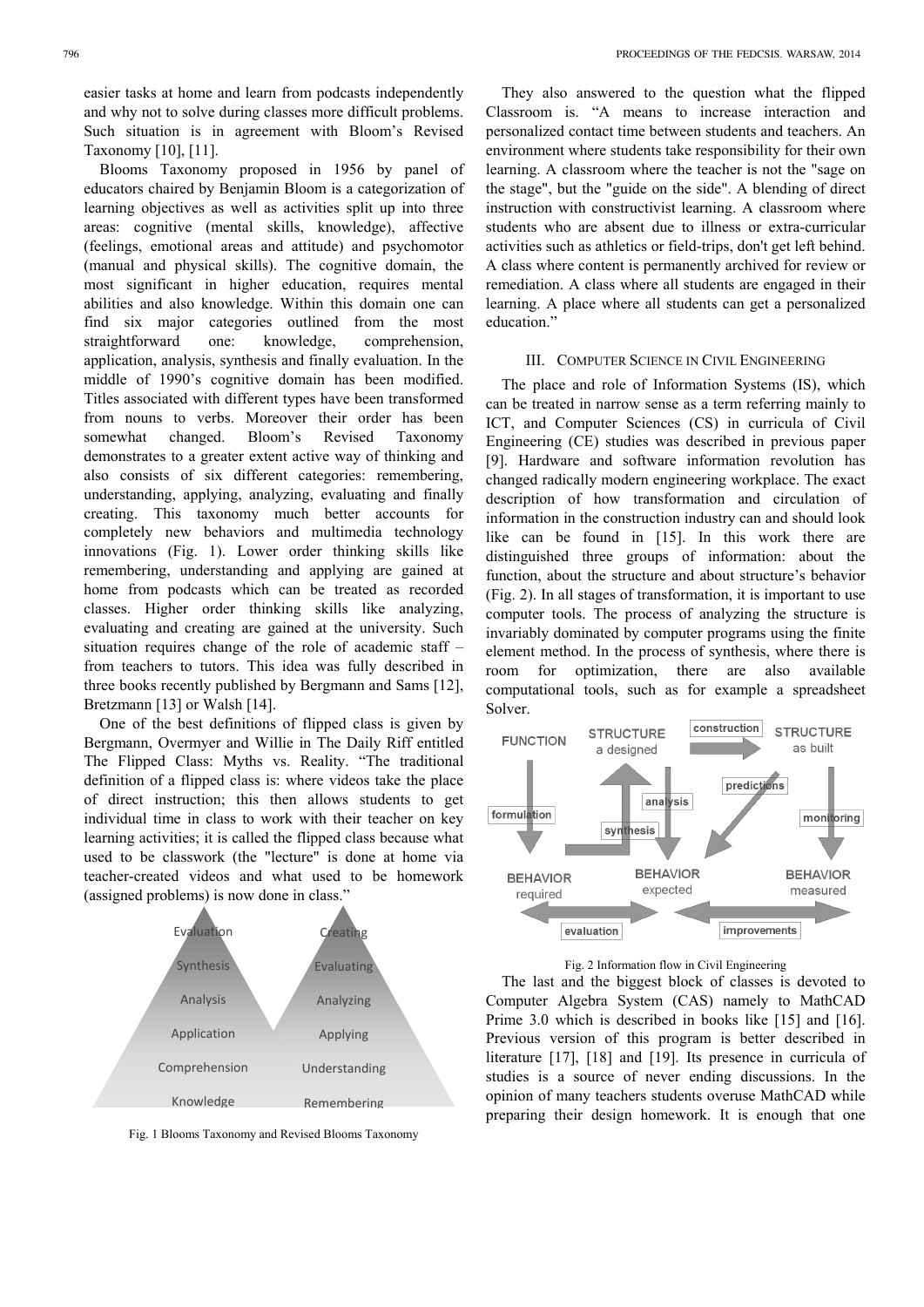person creates a file and all remaining can simply enter only the input data.

First part of MathCAD classes is devoted to solving classical mathematical problems like symbolic calculations, defining variables and functions, calculus (integrals, derivatives, limits), matrix and vector operators and functions and solving problems like linear and nonlinear equations, minimization and maximization. Second part is devoted to programming. In the beginning basic instructions (if, for, while) and control statements (return, continue, break) are introduced. The idea of this subject was inspired by the book [20]. Detailed list of screencasts for that part of the subject is in Table I.

All course materials are stored on learning platform Moodle. Taking into account different learning styles [21], [22] learning materials are available in different forms ranging from PDF files to screencasts (Fig. 3). The vast majority of materials are in the form of screencasts which are recordings of traditional classes (Fig. 4).

# IV. SURVEY

The research concerning students' satisfaction with flipped classroom was conducted in academic year 2013/2014 on a group of 222 students studying in Polish (PL) and a group of 51 students studying in English (EN). Out of 222 PL students the questionnaire was filled by 211 students. Similar data are for students studying in English. Questionnaire was filled by 49 out of 51 students. One third

# of students studying in English were foreigners.<br>Winter Academy (School) of Programming

All animations (recordings) are divided into several groups:

Obligatory (compulsory) part

- + (p0) basic programming structures<br>+ (p1) matrices, vectors and indexing
- (p2) series of numbers
- Auxiliary (additional) part
- + (p3) functions expanded to series
- + (p4) classical algorithms + (p5) numerical algorithms
- + (p6) sorting algorithms
- $+$  (p7) recurrence

Please, watch at least some of them (obligatory, compulsory) carefully. During class we will try to explain all your problems and answer on all your questions.

As you can see this part of material is absolutely different. You do not learn new features of program (in this case MathCAD). You are supposed to learn how to use program in order to solve different problems which are programming problems.

Because till Friday, 3rd January 2014 nobody visited this part of the course problems p3-p7 will not be animated. They are available only in PDF form

p0: Basic programming structures

 $\mathbf{u}$ <sub>p0</sub>

0-1 [2:59] Sum of n first integers

0-2 [3:47] Sum of first integers not bigger than n

- 0-3 [3:16] Sum of even numbers from range m-n
- $\Box$  0-4 [4:08] For loop with step 2
- 0-5 [3:55] Loop with changed m and n if m>n

Fig. 3. Sample Learning Materials on Moodle platform Four weeks of classes during which material covering text editor Word and spreadsheet Excel was discussed were

| TABLE L                                                |  |
|--------------------------------------------------------|--|
| <b>DETAILED TIMETABLE OF MATHCAD PRIME 3.0 CLASSES</b> |  |

| Week $1 - two hours$            | Week $2 - two hours$             | Week $3 - two hours$            | Week 4 – two hours               |
|---------------------------------|----------------------------------|---------------------------------|----------------------------------|
| MathCAD Window                  | XY plots                         | Linear equations - matrix and   | Basic programming structures     |
| MathCAD ribbon                  | Formatting XY plots              | <b>lsolve</b>                   | Sum of n first integers          |
| Customizing worksheet           | Range variables and XY plots     | Linear equations - solve block  | Sum of first integers not bigger |
| Text and graphic regions        | Parametric plots                 | Nonlinear system of equations - | than n                           |
| Math region                     | Contour plots                    | solve block                     | Sum of even numbers from         |
| Grouping and formatting         | Formatting contour plots         | Nonlinear system of equations - | range m-n                        |
| Symbolic calculations           | Arrays and tables                | polyroots                       | For loop with step               |
| Simplifying expressions         | Creating arrays                  | Finding roots                   | Loop with changed m and n if     |
| Expanding expressions           | Contour plots for scattered data | Parameterizing solve block      | m > n                            |
| Factoring expressions           | 3D plots                         | Optimizing functions            | Loop with step $k+2$ or -2       |
| Collect keyword                 |                                  | Optimizing with constraints     | Testing different solutions      |
| Coeffs keyword                  |                                  | Distance between two curves     | (loops)                          |
| Substitute keyword              |                                  | Solving ODEs with solve block   | Not nested if and wrong nesting  |
| Partial fractions               |                                  |                                 | Properly nested if               |
| Series                          |                                  |                                 |                                  |
| Identifiers                     | Generation of arrays with if     | Creating a program              | Matrices, vectors and indexing   |
| Defining variables              | Matrix operators                 | Defining functions              | Minimum and maximum element      |
| Defining functions              | Matrix functions (1)             | Using operators                 | in vector                        |
| Units and label                 | Matrix functions (2)             | Writing if statements           | Minimum and maximum in one       |
| Range variables                 | Linear equations                 | Writing if - else if statements | function                         |
| Derivatives                     | File access - output             | Function for different ranges   | Minimum element and its index    |
| Integrals                       | File access - input              | Loop with for                   | Sum of even numbers in vector    |
| Limits                          | Curve fitting $(1)$              | Loop with while                 | Series of numbers                |
| Sums and products               | Curve fitting $(2)$              | Structure try on error          | "Theory" of series of numbers    |
| Complex variables and functions | Keyword explict                  | Recursion                       | Series with for and while loops  |
|                                 | Function root                    |                                 | Slow convergence series          |
|                                 |                                  |                                 | Alternative stop condition       |
|                                 |                                  |                                 | Alternatives and art of          |
|                                 |                                  |                                 | programming                      |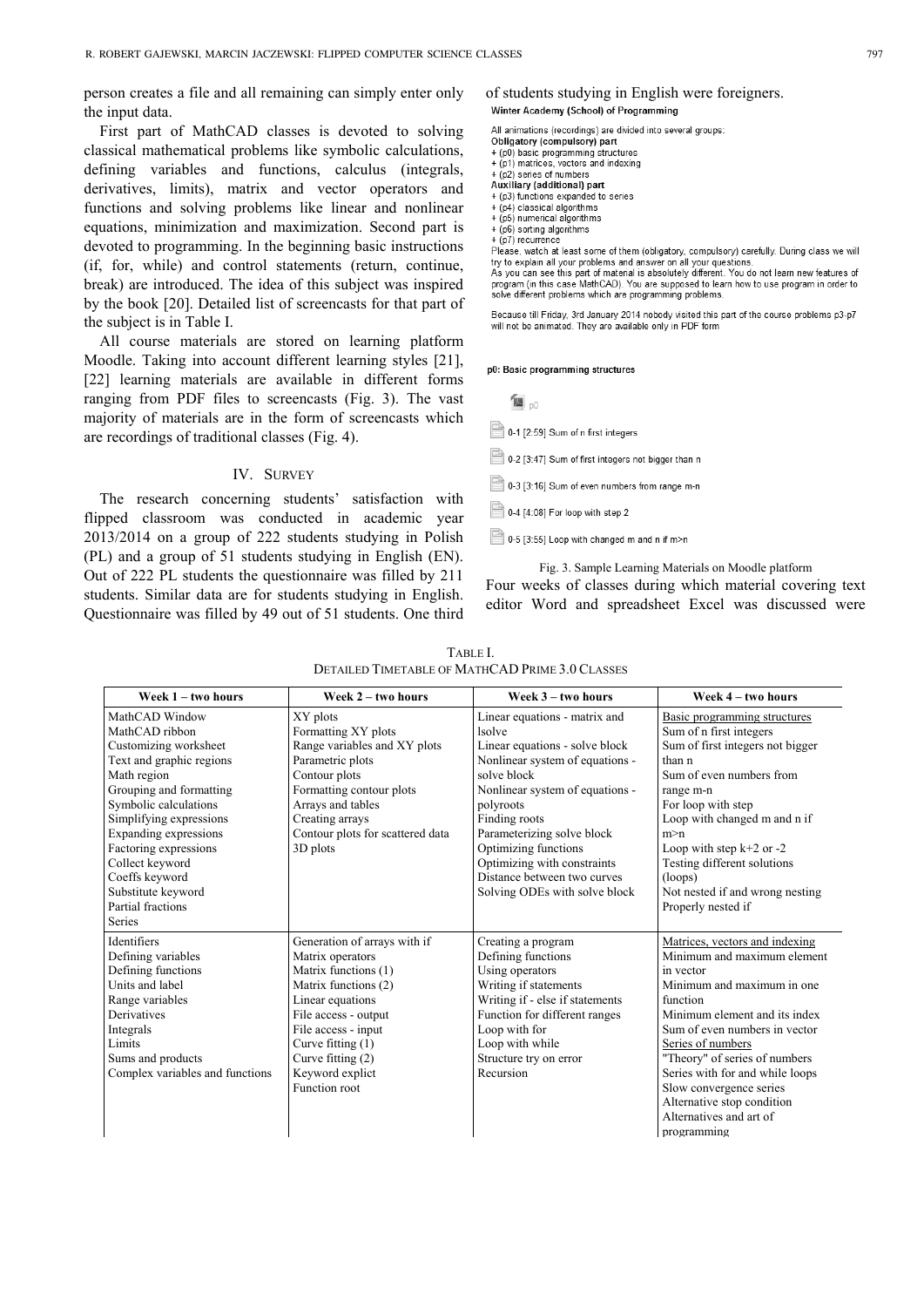

# 2-2 [3:32] Slow convering series

Fig. 4. Sample Screencast – Slow Converging Series

carried out in the traditional manner. In the computer laboratory equipped with 30 workstations there were two teachers. One of them demonstrated with multimedia projector solutions of the sample problems. The second teacher assisted students.

In order to perform survey Google Docs were used (Fig. 5, Fig. 6).

# 211 responses

View all responses

# **Summary**



Fig. 5. Survey for Polish language students

Questionnaire used in this survey consists of fifteen closed form questions and 6 opened form questions. Due to the nature of answers all questions were divided into three groups. In order to compare results of survey with other outcomes some of the questions were based on similar surveys: first one conducted in Canada [27] and second one described in blog Flipping with Kirch conducted by Mary Kirch from United States.

# **49 responses**

View all responses

# **Summary**



Fig. 6. Survey for English language students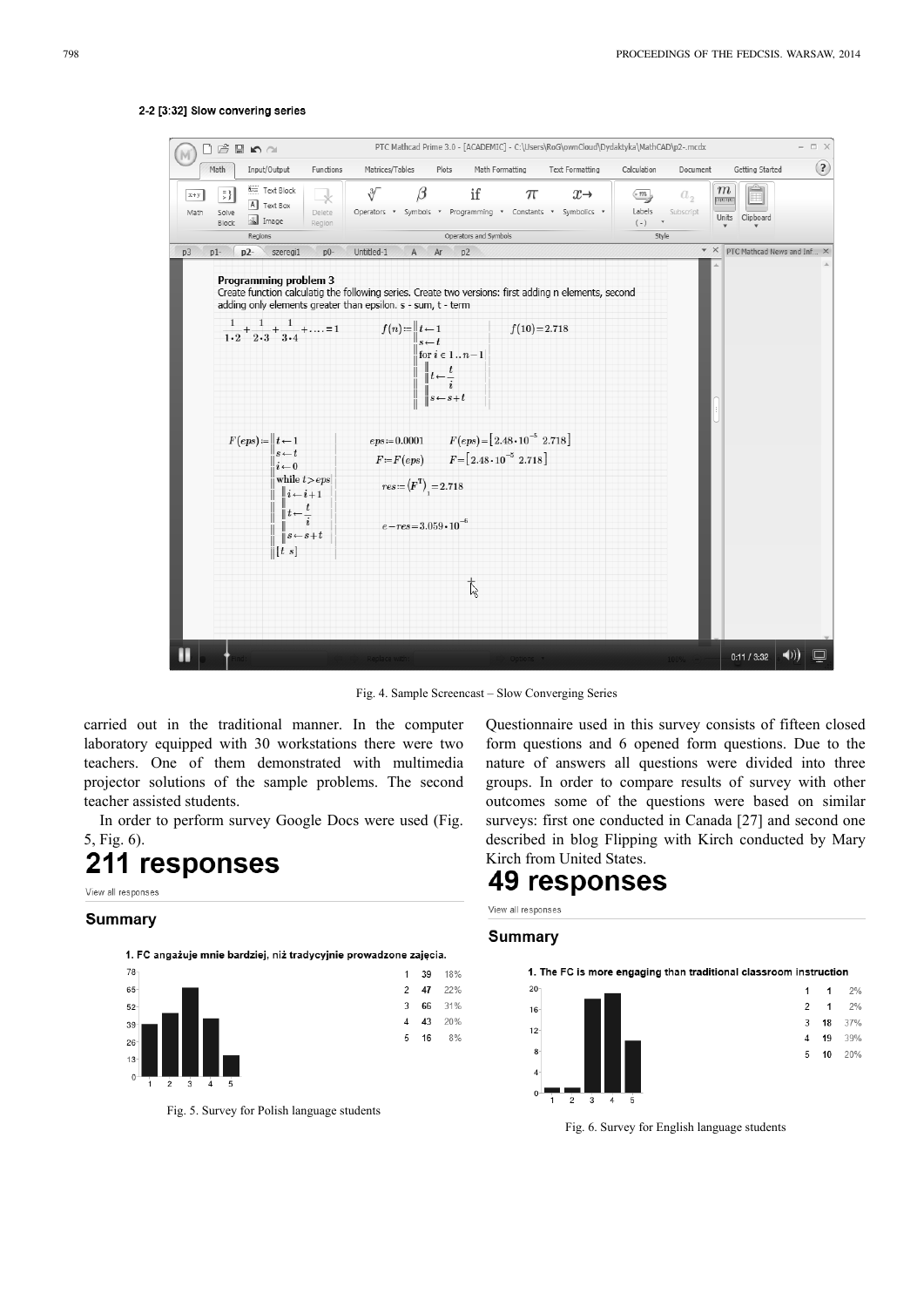Observations from traditional classes were rather pessimistic. More than half of the students did not follow the presentation and did not perform similar tasks to those presented by the teacher. As presented in previous article [9] this material was rather unknown for students but they were simply not interested in learning new things. It is rather difficult to motivate digital natives to learn [23]. This is still a very important and significant problem even there were many books written on that subject [24]. The answer to this question is difficult when we consider digital natives who don't care and who also think that they know everything [25] in the field of subjects like Applied Computer Sciences and Computing in Civil Engineering. Mendler presents one of the existing solutions – five key processes that motivate: emphasizing effort, creating hope, respecting power, building relationships and expressing enthusiasm. But digital natives being real partners for learning [26] are difficult and demanding partners.

# **V.RESULTS OF SURVEY**

Scale of answers for all first five questions is from "strongly agree" to "strongly disagree". Results for Polish language and English language students were compared with surveys from Canada. First of the asked questions was about level of engagement in traditional classroom instruction and flipped classroom (Fig. 7).

40% of students studying in Polish language strongly disagree or disagree with the statement what is in accordance with the observation, that nearly half of the students was not interested in traditional classes. Answers of students studying in English language are closer to the answers from survey conducted in Canada.

![](_page_4_Figure_5.jpeg)

![](_page_4_Figure_6.jpeg)

![](_page_4_Figure_7.jpeg)

## Fig. 8. Answers on question 1.2

For this question answers of students studying in Polish and English languages are similar but they definitely differ from the results of survey conducted in Canada. Nearly six times more students studying in Polish language in comparison to Canadian agree or strongly agree with the statement that they would not recommend flipped classroom to a friend.

Next question (statement) was very simple – I like watching lessons on video (Fig. 9). In this case answers for all three groups were very similar.

Fourth question in this group of questions was about bigger motivation to learn in the flipped classroom mode (Fig. 10).

In the case of this question answers of students studying in Polish language differ from the answers of two other groups. Nearly 40% of them strongly disagree or disagree with that statement that they are more motivated to learn in flipped classroom mode.

![](_page_4_Figure_13.jpeg)

Fig. 9. Answers on question 1.3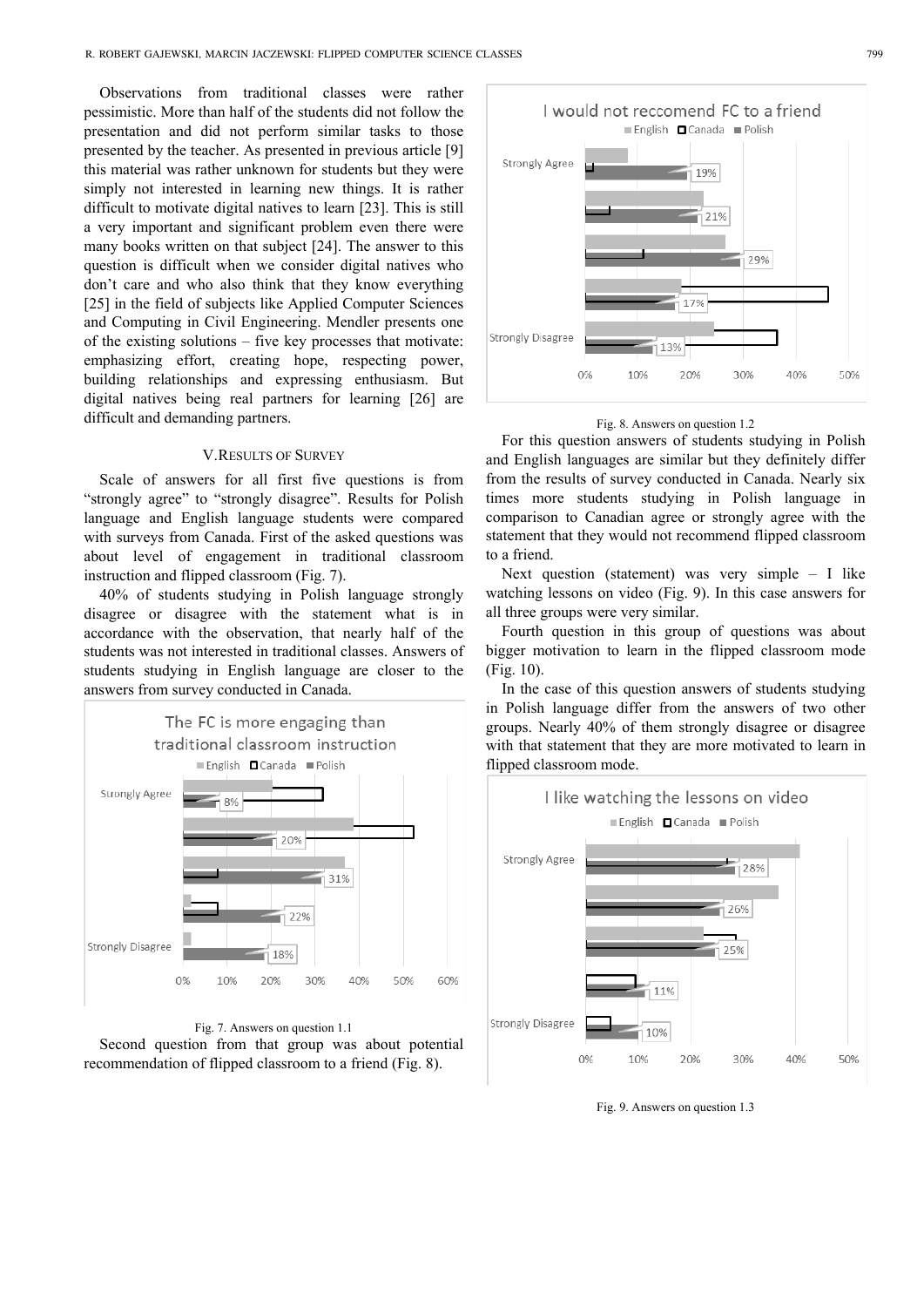![](_page_5_Figure_1.jpeg)

![](_page_5_Figure_2.jpeg)

![](_page_5_Figure_3.jpeg)

## Fig. 11. Answers on question 1.5

Also in the case of this question answers obtained for students studying in Polish language are definitely different from results for two other groups. Nearly 40% of them strongly disagree or disagree with that statement. Answers for students studying in English and answers from survey in Canada are nearly the same. Nearly 80% agree or strongly agree with statement that flipped classroom has improved learning.

Second group of five questions is based on research conducted by Mary Kirch. Also in this case answers are on scale but they differ from question to question.

First question in this group is about rating flipped classroom. Scale of answers is from "very bad" to "very good" (Fig. 12).

![](_page_5_Figure_8.jpeg)

#### Fig. 12. Answers on question 2.1

Also in the case of this question answers for all groups are different. American students are most enthusiastic – more than 90% rated flipped classroom approach as very good or good. Students studying in Polish are definitely less enthusiastic and more skeptical – nearly 25% of them rated flipped classroom approach as very bad or bad.

Next question in this group compared feelings how flipped classroom helps to learn the material in comparison to traditional approach (Fig. 13).

![](_page_5_Figure_12.jpeg)

#### Fig. 13. Answers on question 2.2

Answers to this question are to some extend surprising. Number of answers much better or better is among students studying in English the highest – nearly 85% of such answers. Traditionally students studying in Polish gave the highest number of negative answers – 35% of them answered that flipped classroom helped them to learn in comparison to traditional approach much worse or worse.

Fourth question was about feelings towards flipped classroom approach. Scale of the answers was from "I hate it" to "I love it" (Figure 14). Results in this point differ also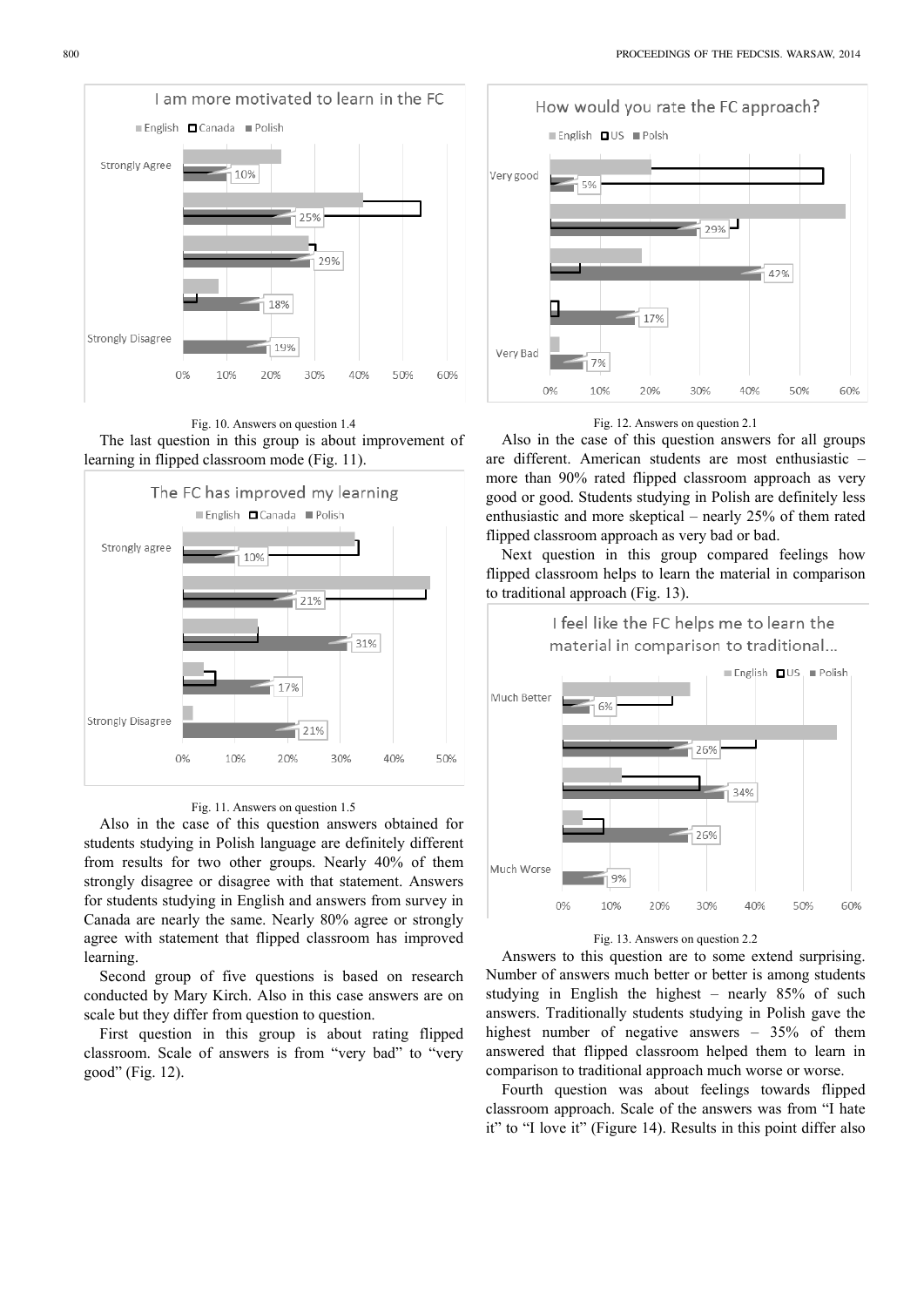because American scale was four point scale without neutral answer. Students were supposed to express only negative or positive feelings.

![](_page_6_Figure_2.jpeg)

Fig. 14. Answers on question 2.3

As in the case of previous questions for students studying in Polish language the number of definitely positive answers I love it is the lowest – only 3%.

In next point question how much did you learn in flipped classroom in comparison to traditional was asked (Fig. 15).

![](_page_6_Figure_6.jpeg)

Fig. 15. Answers on question 2.4

More than 25% of Students studying in Polish language answered that they learned much less or less while more than 30% of students studying in English language or American students answered that they learned much more.

The last question was: how much were you challenged as a student in flipped classroom comparing to traditional one (Fig. 16).

Results for all three groups are in the case of this question very similar.

![](_page_6_Figure_11.jpeg)

# How much were you challenged in the FC comparing to traditional

Fig. 16. Answers on question 2.5

#### I. FINAL REMARKS

One of the pressures on universities is the rapid development of new information and communication technologies for the provision of education and training. Wide opportunities in open and distance learning create new markets. Moreover the principle of life-long learning extends the age groups to which university can offer education. Additionally the principles of new techniques can be applied to traditional markets – regular intramural students. All Polish universities willing to use modern information and communication technologies face common opportunities, threats and constraints. A constant struggle between pressure to change and fear and resistance to change is visible in Poland. Teachers' attitudes are a major obstacle to the introduction of change. There is an internal brake on the efforts to make changes through using new technologies: resistance from people. Reference can be made to a "frozen middle" resisting attempts to change from both the top of the institutions (authorities) and from the bottom (students). Students' demands are a powerful factor forcing universities to exploit the potential of new technologies to improve learning experience. But the question "how to change the unchanging" is still open [28]. Moreover one should add to this question a new one – "how to motivate digital natives to learn?" [23].

Flipping the classroom is not the only way in which "how to change" and "how to motivate" problems can be solved. One of them is classification of learners using linear regression [29], because proper classification of learners is one of the key aspects in e-Learning environments .Second possibility is to enhance online educational environment what can be obtained by providing platform side intelligent functionalities in the shape of a recommender system or learning path builder [30]. Another possibility is to use system that allow the organization of a set of teaching and learning activities and meets, at its highest level of detail all the elements that compose the curriculum: setting goals and content, design and development of activities and